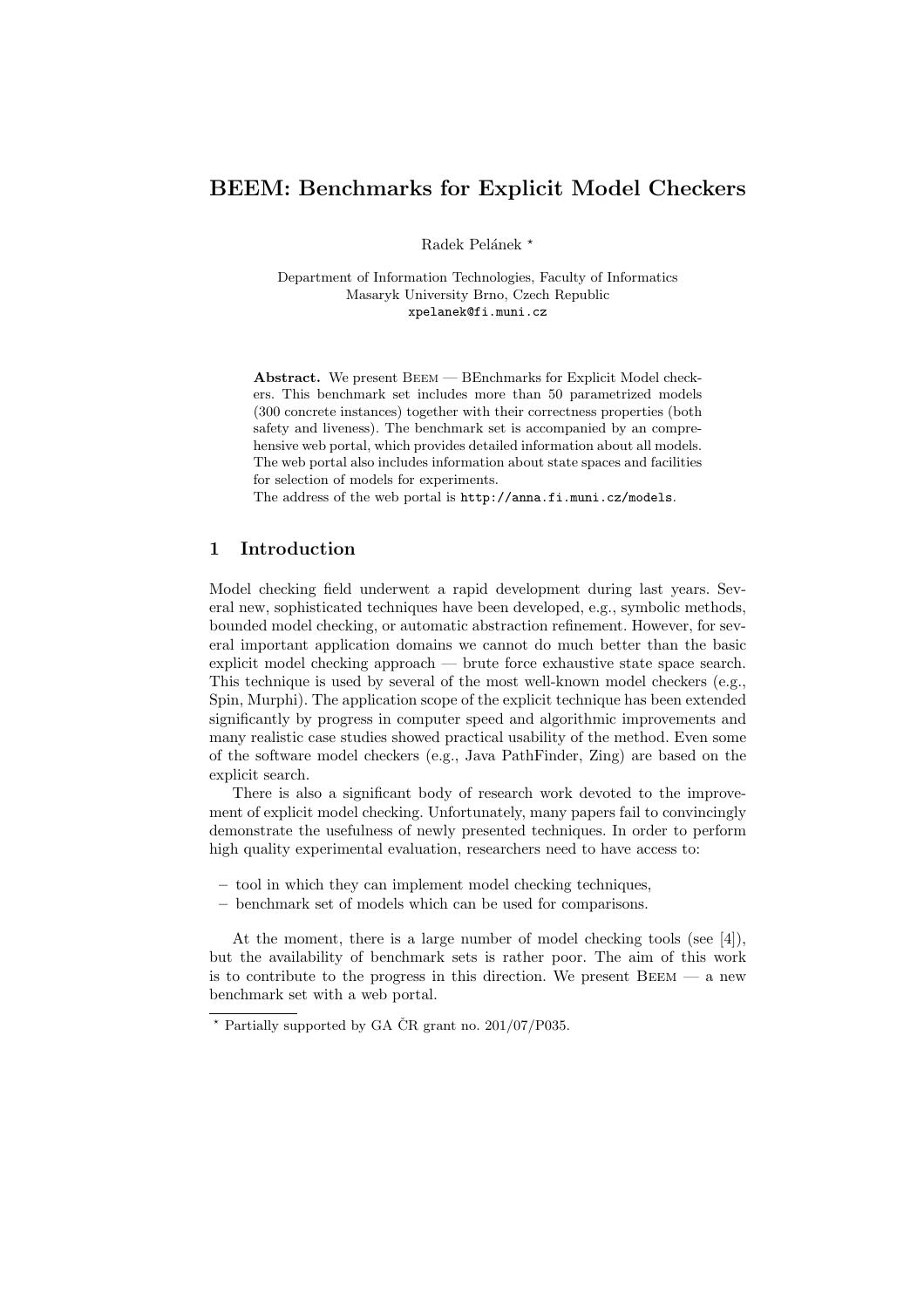This short paper presents main rationale and design choices beyond Beem. Detailed documentation is given in a technical report [10], which presents description of the modeling language and used models, functionality and realization of the web portal, and an example of an experimental application over the set.

### 2 Experimental Work in Model Checking

In order to support the need for benchmarks, we present an evaluation of experiments in model checking papers. We have used a sample of model checking publications; experiments in each of these publications were classified into one of the following five categories:

- Q1 Random inputs or few toy models.
- Q2 Several toy models (possibly parametrized) or few simple models.
- Q3 Several simple models (possibly parametrized) or one large case study.
- Q4 An exhaustive study of parametrized simple models or several case studies.
- Q5 An exhaustive study with the use of several case studies.

Table 1. presents the quality of experiments in papers from our sample (detailed description of the classification and list of all used papers and their classification is given in [10]). Although the classification is slightly subjective, it is clear from Table 1. that there is nearly no progress in time towards higher quality of used models. This is rather disappointing, because more and more case studies are available. Low experimental standards make it hard to assess newly proposed techniques; the practical impact of many techniques can be quite different from claims made in publications. This obstructs the progress of the research in the field. Clearly, a good benchmark set is missing.

The need for benchmarking, better experiments, and thorough evaluation of tools and algorithms is well recognized, e.g., experimentation is a key part of Hoare's proposal for a "Grand Challenge of Verified Software" [6]. There is also significant interest in benchmarks in the model checking community (see e.g., Corbett [3], Avrunin et al. [5], Atiya et al. [1], Jones et al. [8]). Nevertheless, the progress up to date has been rather slow. The main obstacle in developing

Table 1. Quality of experiments reported in model checking papers. We have used a sample of 80 publications which are concerned with explicit model checking and contain an experimental section (for details see [10]). For each quality category, we report number of published papers in years 1994-2006.

|  |  |  |  | 1994 1995 1996 1997 1998 1999 2000 2001 2002 2003 2004 2005 2006 |  |  |
|--|--|--|--|------------------------------------------------------------------|--|--|
|  |  |  |  | $Q1$ - - 1 1 1 1 1 3 2 4 2 1 1                                   |  |  |
|  |  |  |  | $Q2$ - - 3 3 2 3 3 1 2 2 2 1 -                                   |  |  |
|  |  |  |  | 03 - 2 1 3 1 2 2 1 3 2 2 4 1                                     |  |  |
|  |  |  |  | $Q4$ 1 - - - 1 - 1 4 1 1 2 - 2                                   |  |  |
|  |  |  |  | $Q5$ - - - 1 - - - - 1 - 1 - -                                   |  |  |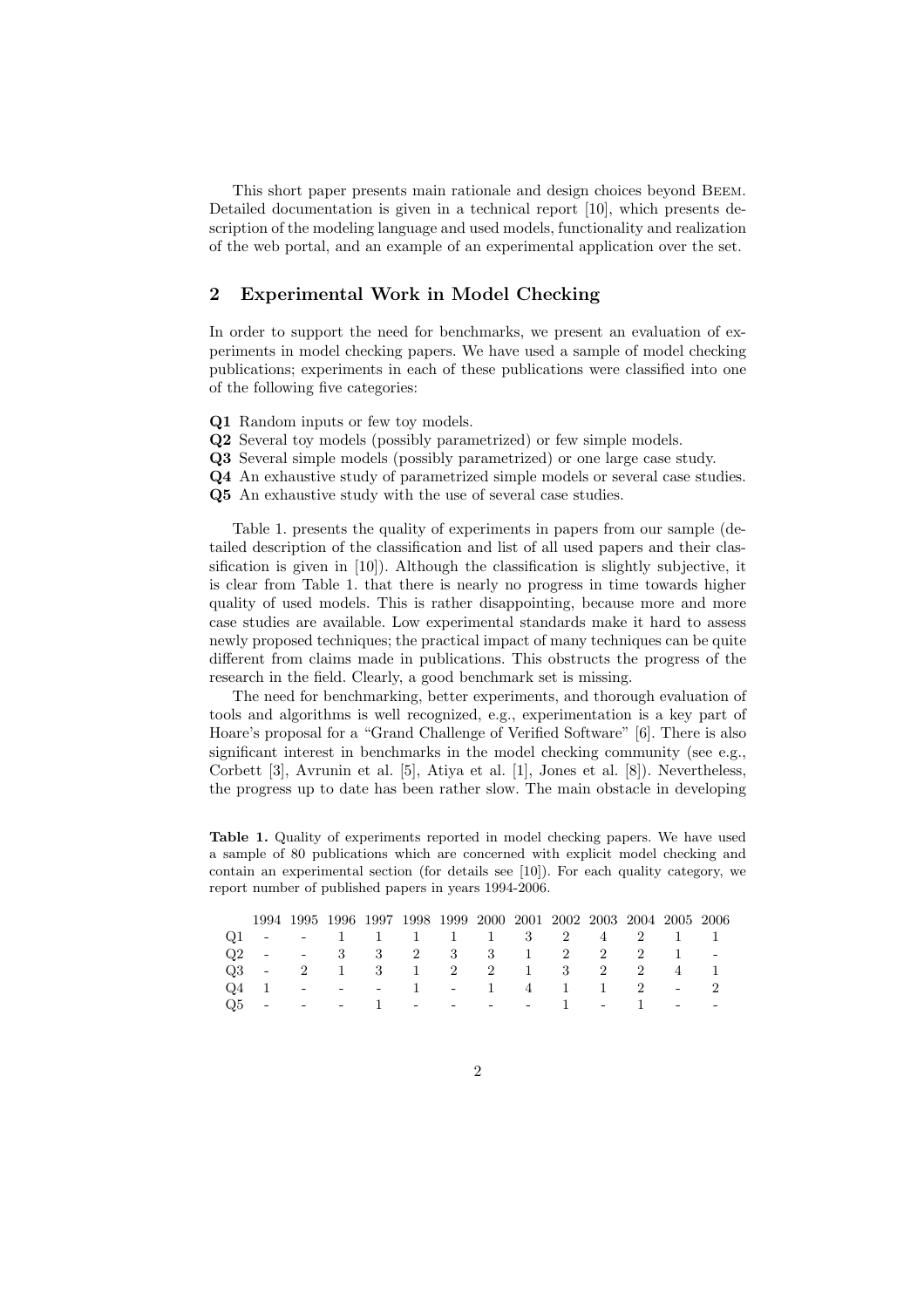model checking benchmarks is the absence of a common modeling language each model checking tool is tailored towards its own modeling language and even verification results over the same example are often incomparable.

Although the development of benchmarks is difficult and the model checking community will probably never have a universal benchmark set, we should try to build benchmarks as applicable as possible and steadily improve our experimental analysis. This is the goal of this work.

## 3 BEEM

Modeling Language Models are implemented in a low-level modeling language based on communicating extended finite state machines (DVE language, see [10] for syntax and semantics). The adoption of a low-level language makes the manual specification of models hard, but it has several advantages. The language has a simple and straightforward semantics; it is not difficult to write own parser and state generator. Models can be automatically translated into other modeling languages — at the moment, the benchmark set includes also Promela models which were automatically generated from DVE sources.

Models and Properties Most of the models are well-known examples and case studies. Models span several different application areas (e.g., mutual exclusion algorithms, communication protocols, controllers, leader election algorithms, planning and scheduling, puzzles). In order to make the set organized, models are *classified* into different types and categories. The benchmark set is large and still growing (at the moment it contains 57 parametrized models with 300 specified instances). Source codes of all models are publicly available. Models are briefly described and include pointers to sources (e.g., paper describing the case study), i.e., Beemalso serves as an information portal.

The benchmark set includes also correctness properties of models. Safety properties are expressed as reachability of a predicate, liveness properties are expressed in Linear temporal logic. Since important part of model checking is error detection, the benchmark set includes also models with errors (presence of an error is a parameter of a model).

Tool Support The modeling language is supported by an extensible model *checking environment* — The Distributed Verification Environment (DiVinE) [2]. DiVinE is both a model checking tool and a open and extensible library for a development of model checking algorithms. Researchers can use this extensible environment to implement their own algorithms, easily perform experiments over the benchmark set, and directly compare with other algorithms in DiVinE. Promela models can be used for comparison with the well-known model checker Spin [7].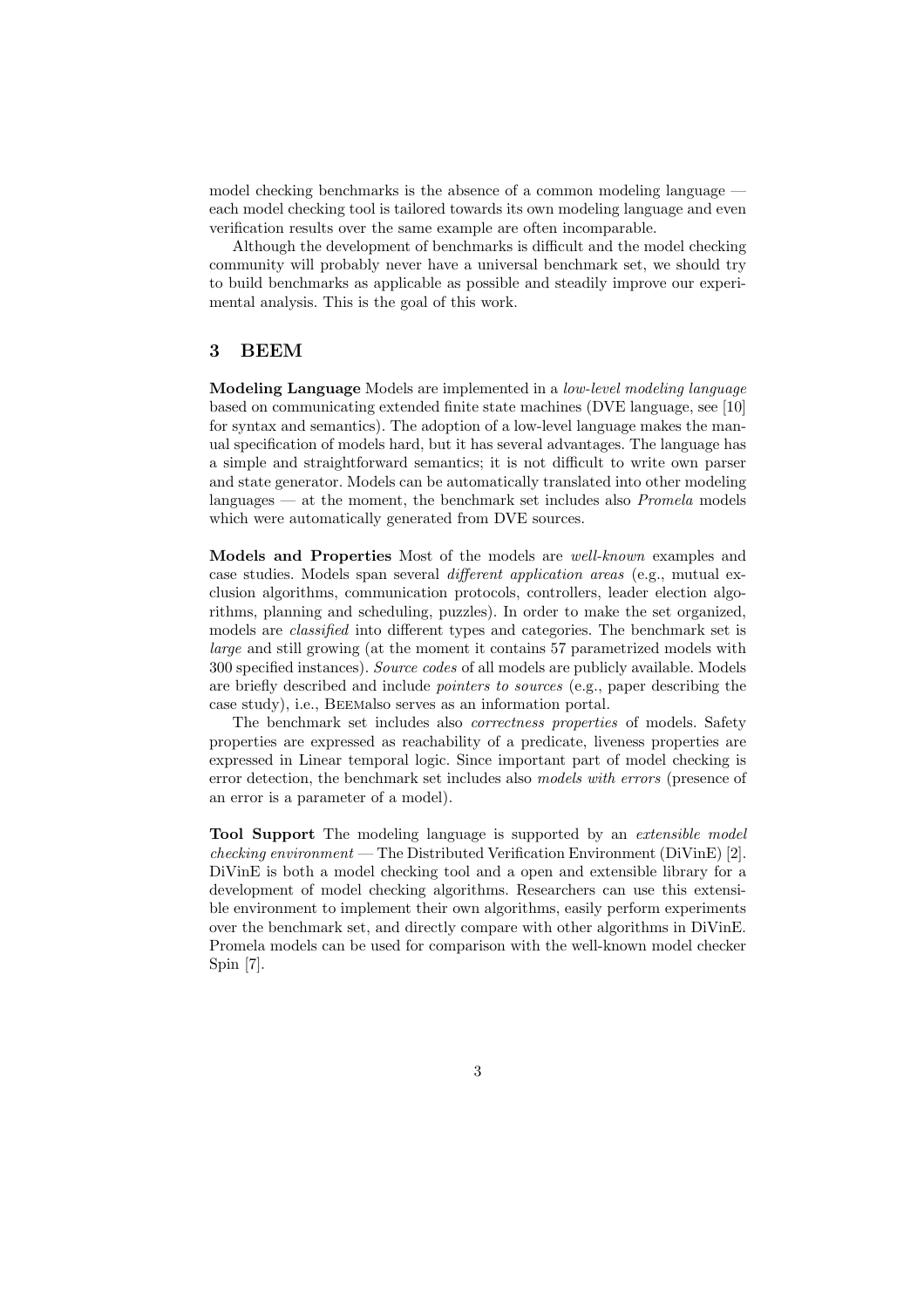

Fig. 1. Overview of the realization of the web portal. The user provides two files: parametrized model and its description. All other information is automatically generated.

Web Portal The benchmark set is accompanied by an comprehensive web portal, accessible at http://anna.fi.muni.cz/models, which facilitates the experimental work. The web provides (see Fig 1. for overview of realization):

- presentation of all information about models, their parameters, and correctness properties,
- detailed information about properties of state spaces of models [9] including summary information,
- verification results,
- web form for selection of suitable model instances according to a given criteria,
- instance generator, which can generate both DVE models and Promela models for given parameter values.

All data can be downloaded. Since model descriptions are systematic (XML file), it is easy to write own scripts for manipulation with models and automation of experiments.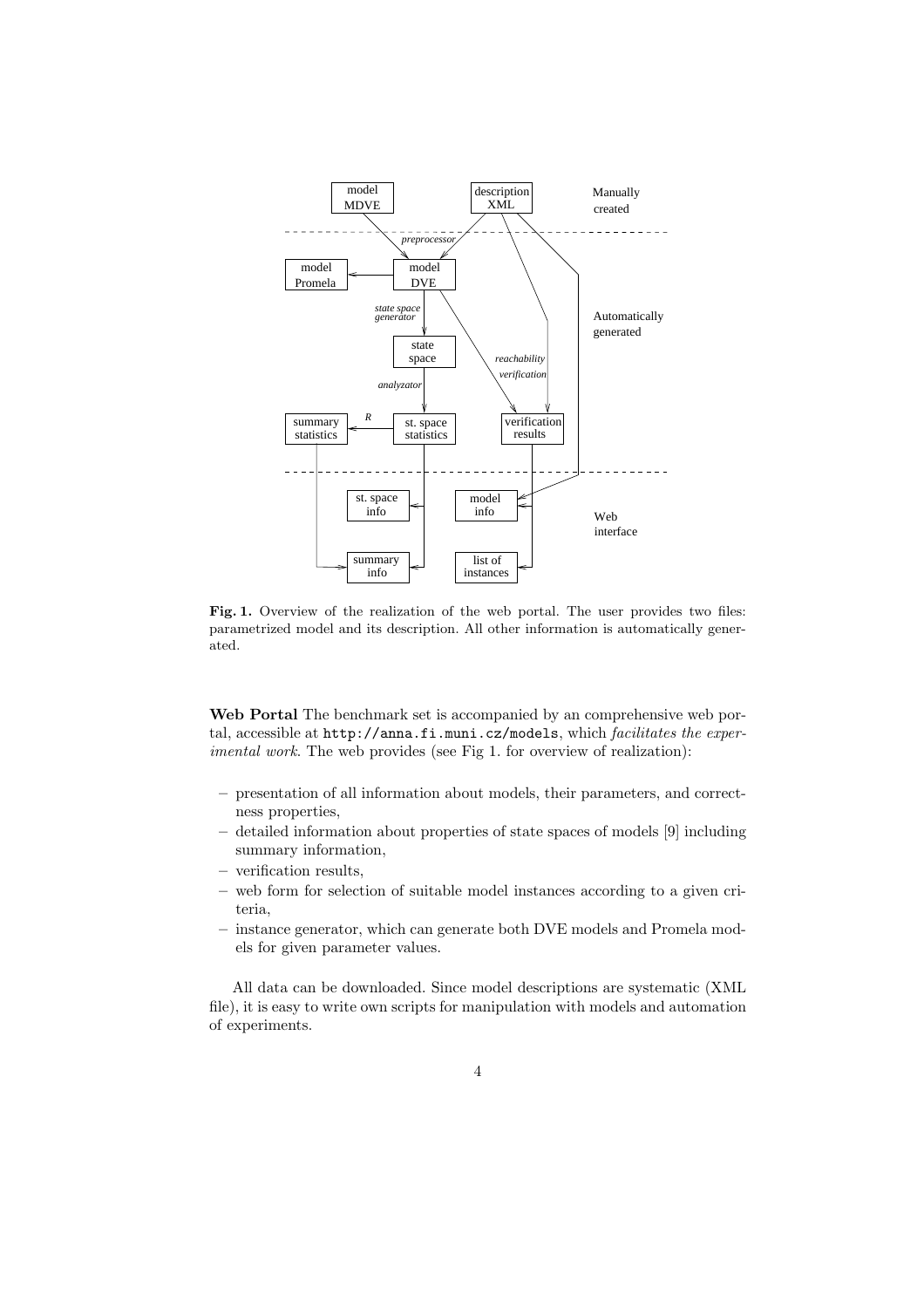#### 4 Summary

The aim of this paper is not to present "the ultimate benchmark set" but rather:

- to provide a ready-made set for those who want to compare different model checking techniques and to facilitate experimental research,
- to encourage higher standards in model checking experiments,
- to stimulate the discussion about benchmarks in the model checking community.

Detailed description of the benchmarks set, example of an experimental application, and direction for the future work can be found in the technical report [10].

Acknowledgement I thank Pavel Krčál and to members of the DiVinE group, particularly Ivana Černá, Pavel Šimeček and Jiří Barnat, for collaboration, discussions, and feedback.

# References

- 1. D. A. Atiya, N. Catano, and G. Lüettgen. Towards a benchmark for model checkers of asynchronous concurrent systems. In Fifth International Workshop on Automated Verification of Critical Systems: AVOCs, University of Warwick, United Kingdom, Sept. 12–13 2005.
- 2. J. Barnat, L. Brim, I. Černá, P. Moravec, P. Rockai, and P. Šimeček. Divine a tool for distributed verification. In Proc. of Computer Aided Verification (CAV'06), volume 4144 of LNCS, pages 278–281. Springer, 2006. The tool is available at http://anna.fi.muni.cz/divine.
- 3. J. C. Corbett. Evaluating deadlock detection methods for concurrent software. IEEE Trans. Softw. Eng., 22(3):161–180, 1996.
- 4. J. Crhová, P. Krčál, J. Strejček, D. Šafránek, and P. Šimeček. Yahoda: the database of verification tools. In Proc. of TOOLSDAY affiliated to CONCUR 2002. FI MU report series, 2002. Accessible at http://anna.fi.muni.cz/yahoda/.
- 5. M. B. Dwyer G. S. Avrunin, J. C. Corbett. Benchmarking finite-state verifiers. International Journal on Software Tools for Technology Transfer (STTT), 2(4):317– 320, 2000.
- 6. T. Hoare. The ideal of verified software. In Proc. of Computer Aided Verification  $(CAV'06)$ , volume 4144 of *LNCS*, pages 5–16. Springer, 2006.
- 7. G. J. Holzmann. The Spin Model Checker, Primer and Reference Manual. Addison-Wesley, Reading, Massachusetts, 2003.
- 8. M. Jones, E. Mercer, T. Bao, R. Kumar, and P. Lamborn. Benchmarking explicit state parallel model checkers. In Proc. of Workshop on Parallel and Distributed Model Checking (PDMC'03), volume 89 of ENTCS. Elsevier, 2003.
- 9. R. Pelánek. Typical structural properties of state spaces. In Proc. of SPIN Workshop, volume 2989 of LNCS, pages 5–22. Springer, 2004.
- 10. R. Pelánek. Web portal for benchmarking explicit model checkers. Technical Report FIMU-RS-2006-03, Masaryk University Brno, 2006.